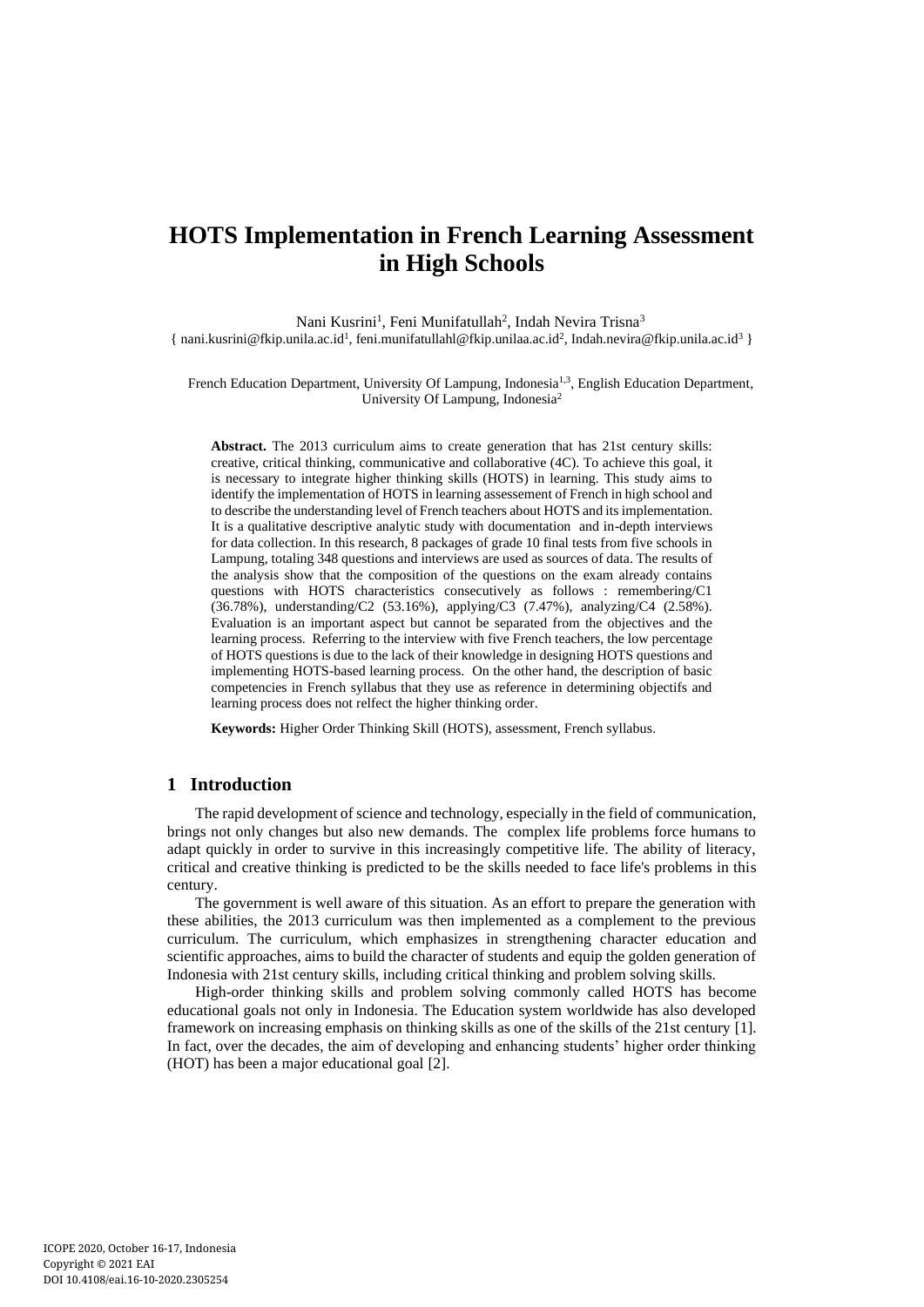It was originally a concept about the categorization of educational goals introduced by Benjamin S. Bloom. Initially, there were only two domains in this taxonomy, namely the cognitive domain and the affective domain. Finally, his colleague Simpson added one domain to complete, namely the psychomotor domain [3].

Bloom's Taxonomy of thinking level is widely used. This taxonomy was later revised by Anderson & Krathwohl . For the cognitive domain, Bloom classified thinking skills into six levels, namely 1) remembering, 2) understanding, 3) applying, 4) analyzing, 5) evaluating and 6) creating (creating). The six levels are then divided into two groups, namely Lower Order Thinking Skill (LOTS) and Higher Order Thinking Skill (HOTS).

The main purpose of high order thinking skills is related to the ability to think critically in receiving various information, think creatively to solve problems using the knowledge they have. According to Krulik and Rudnick, problem solving is a process. The pattern of problem solving is explained into steps that can be addressed to students, namely 1) reading a problem, 2) developing information, 3) choosing a strategy, 4) solving the problem, and 5) checking and expanding.

| <b>Table 1.</b> Basic concepts of HOTS                       |                                                    |                                                                    |  |  |  |  |  |
|--------------------------------------------------------------|----------------------------------------------------|--------------------------------------------------------------------|--|--|--|--|--|
| <b>Problem solving Krulik &amp;</b><br><b>Rudnick (1998)</b> | <b>Cognitive Level of Bloom</b><br>Taxonomy (1959) | <b>Revised Bloom Taxonomy</b><br>(Anderson and<br>Krathwohl, 2001) |  |  |  |  |  |
| Recall                                                       | Knowledge                                          | Remember                                                           |  |  |  |  |  |
| <b>Basic</b>                                                 | Comprehension                                      | Understand                                                         |  |  |  |  |  |
|                                                              | Application                                        | Apply                                                              |  |  |  |  |  |
| Critical                                                     | Analysis                                           | Analyze                                                            |  |  |  |  |  |
| Creative                                                     | Synthesis                                          | Evaluate                                                           |  |  |  |  |  |
|                                                              | Evaluation                                         | Create<br>$\mathbf{m}^* = \mathbf{r} + \mathbf{r}$<br>$\sim$       |  |  |  |  |  |

The concept of high order thinking skills is based on several opinions as in the following table:

Source: Dinni [4]

Assesment is an important stage that needs to be carried out in every process/effort and is used as a tool to determine if the objectives are already achieved or not. On the other hand, learning is a series of processes that are gradually and systematically arranged by educators who use it to interact with students so as to make changes to their students both in terms of knowledge, abilities and skills. So to find out if the learning objectives have been achieved or not, it is necessary to carry out an evaluation.

Assesment in education practices cannot be seen from just one aspect, for example the final exam or national exam alone. Many things are involved in it. It is a a triangulation - or a close relationship between three components - namely between a) learning objectives, b) learning activities or teaching and learning activities, and evaluation.

According to preliminary study and observation, it is found that many items in French examination have not explored higher thinking skills of student in one or another by concentrating only certain language component. Moreover, assessment/evaluation can not be separated from other learning activities. Therefore, this study aims to explore deeper the HOTS implementation in educational practices which involves learning process and assesment in French classrooms.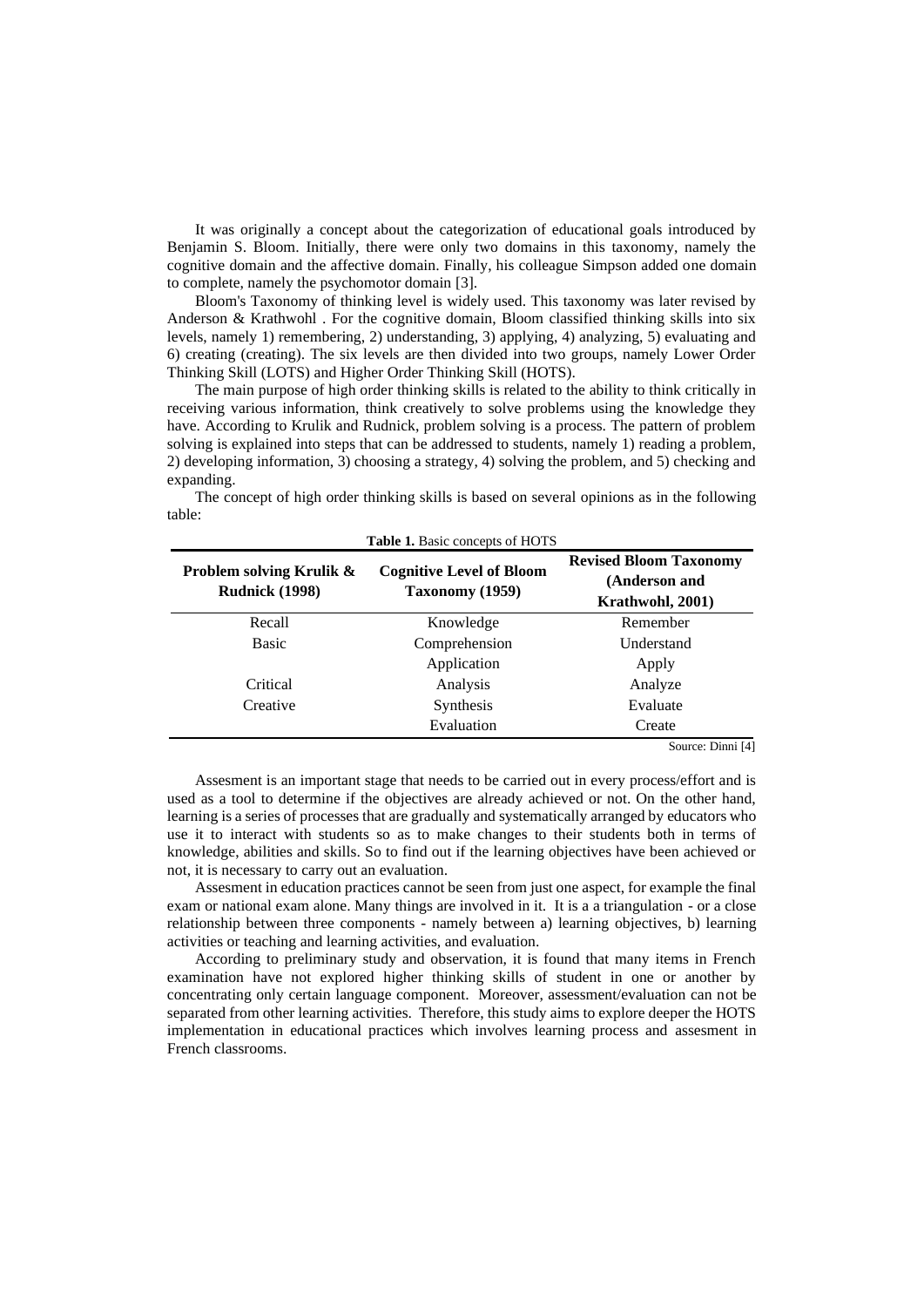# **2 Method**

This research adopts descriptive qualitative analytical method because it aims to identify the HOTS implementation in French learning process and evaluation in high schools and also to describe the understanding level of teachers toward HOTS and its application in the classroom. The data were collected by documentation, analysis and in-depth interviews.

French is a foreign language other than English that is taught at the high school in Indonesia. In Province of Lampung, there are only 7 schools that gives French as specialization subject. According to the policy of some schools, it is not offered at all levels. This subject is generally given in class X or first level of high school.

HOTS learning does not require students with certain abilities or level, but can be applied at all levels of education. Beside that, the availability of sufficient data sources and the willingness of the teacher to provide the documents of the final exam questions already tested became the main reasons why the researchers used the final exam documents for odd and even semester of class X from five schools as primary data source.

This data source consists of 8 packages of final exams (odd and even semesters) containing a total of 348 items in which there are quantitative data consisting of HOTS components. The questions that have been collected are then analyzed based on the level of critical thinking according to the description of the revised version of Bloom's taxonomy.

To find out the implementation of HOTS in French learning related to the objectives, indicators, steps of HOTS implementation in learning process and evaluation, the researchers used teachers' lesson plans as secondary data. To get deeper and broader information, the researchers also conducted in-depth interviews with French teachers with question guidelines concerning the item writing for final exam, teacher mastery/knowledge of characteristics of HOTS items and also critical-based learning.

Data analysis in qualitative research is carried out during data collection and after completing data collection within a certain period. The method of data analysis in this study uses data reduction, data display and drawing conclusion/verification.

# **3 Results and Discussion**

#### **3.1 Results**

In this study, 8 assesment documents consisting of 4 final exams packages (odd semester) and also 4 packages of even semester were used. They were taken from 5 high schools or vocational high school in Lampung. The total number of items in the 8 question packages is 348 consisting of 173 items for odd semester and 175 questions for even semester. The majority of items are in the form of multiple choice objective tests with 5 answer choices. There are only 15 questions in the form of a limited form of essay test.

In accordance with the selected grade level, the subject of the questions tested refers to the syllabus of French language and literature subjects for class X which discusses greeting, saying goodbye and thanking *(saluer, prendre congé et remercier)*, introducing oneself *(se présenter)*  , talking about identity *(donner l'identité)*, stating hour, day, date, month, year *(situer dans le temps)*, objects and public buildings *(les endroits publics)*, describing things or peoples *(décrire une personne ou une chose),* giving instructions *(instructions, panneaux)*, and exemplifying song lyrics *(parole d'une chanson)*. The questions are then analyzed based on the criteria contained in the thinking process stage of the revised Bloom's taxonomy.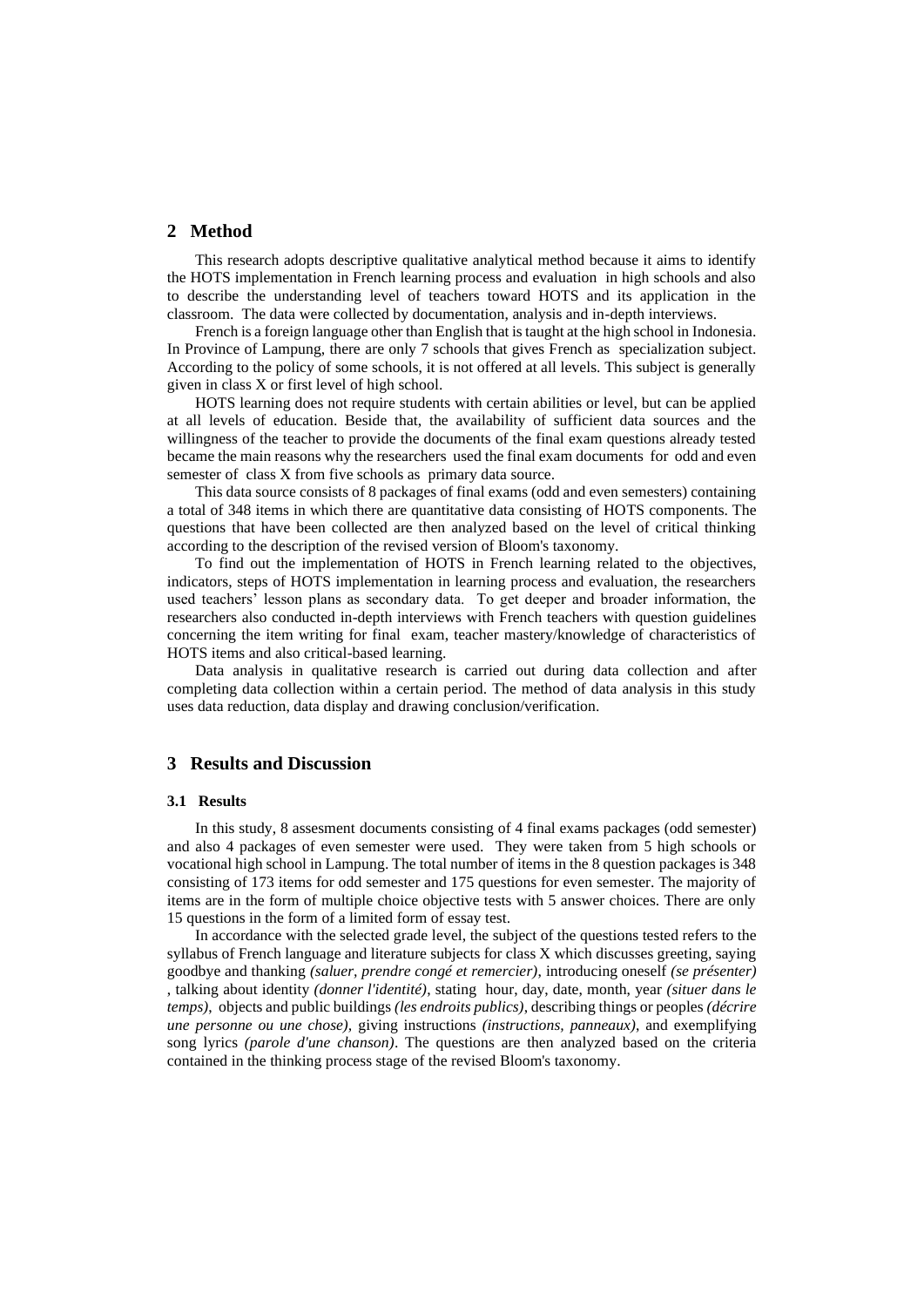Taxonomy means the classification or grouping of objects according to certain characteristics. In the field of education, the taxonomy aimed at classifying learning objectives is classified into three domains, namely 1) cognitive domain, relating to learning goals that emphasize thinking skills, 2) affective domains to feelings, emotions, value systems, and heart attitudes. , and 3) psychomotor domain which relates to motor skills. Taxonomy for these instructional purposes is numerous, generally using the name of the creator.

The cognitive domain is one of the aspects that is the target of learning and gets more attention than the other two domains. The cognitive domain is a domain that includes mental (brain) activities. Sudjana states that the cognitive domain is the target of learning outcomes related to memory about knowledge, skills, and intellectual abilities [5]. Bloom's taxonomy in the cognitive domain is the most recognized basic framework for categorizing educational, test and curriculum objectives in the world [6].

The thinking framework in Bloom's taxonomy is divided into 6 levels arranged from the simplest to the most complex, namely knowledge, comprehension, application, analysis, synthesis and evaluation. This taxonomy was then revised by Anderson and Krathwol by changing the categories in Bloom's taxonomy which initially used nouns to verbes so that this cognitive domain was more lively and applicable for educators and learning practices so that it was hoped that it could help educators in processing and formulating learning objectives and assessment strategies. Bloom's Taxonomy has been perfected to remember (C1), understand (C2), apply (C3), analyze (C4), evaluate (C5) and create (C6)  $[5]$ , $[4]$ , $[7]$ , $[8]$ .

Broadly speaking, remembering (C1) means remembering or recalling information that has been learned (in memory), understanding (C2) means using memory to describe, explain, or give examples related to something and applying (C3) is using knowledge, rules, principles and things that have been understood to apply to different situations that have never been experienced before. Furthermore, analyzing (C4) means identifying and understanding parts of the material or the whole material, evaluating (C5), namely connecting elements to form a new whole, and creating (C6) means developing new problem solving strategies. After analyzing the 348 questions with reference to the description for each level in Bloom's taxonomy which has been perfected, the results are as shown in the following table:

| <b>Thinking Process Level</b> | <b>School</b> |          |    |          |          | Number of |
|-------------------------------|---------------|----------|----|----------|----------|-----------|
| (Revised Bloom Taxonomy)      |               | Н        | Ш  | IV       |          | question  |
| Remembering                   | 21            | 14       | 72 |          | 14       | 128       |
| Understanding                 | 65            | 57       | 14 | 23       | 26       | 185       |
| Applying                      | 12            | 4        | 4  | 6        | 0        | 26        |
| Analyzing                     |               | 3        | 0  | 4        | 0        |           |
| Evaluating                    | 0             | $\theta$ | 0  | $\Omega$ | $\theta$ |           |
| Creating                      | 0             | 0        | 0  | 0        | $\theta$ |           |
| <b>Total</b>                  | 100           | 78       | 80 | 40       | 40       | 348       |

**Table 2.** Item Analysis Based on Revised Bloom Taxonomy

The data in the table shows that the level of thinking that is demanded on the exam items is mostly at the understanding level (C2). No test items is in level of evaluating (C5) and creating (C6). The highest percentage of cognitive level is: remembering (36.78%), understanding (53.16%), applying (7.47%), analyzing (2.58%), and evaluating and creating respectively 0 %. The total results for each cognitive level from the French learning outcome test questions for the five schools are presented as follows: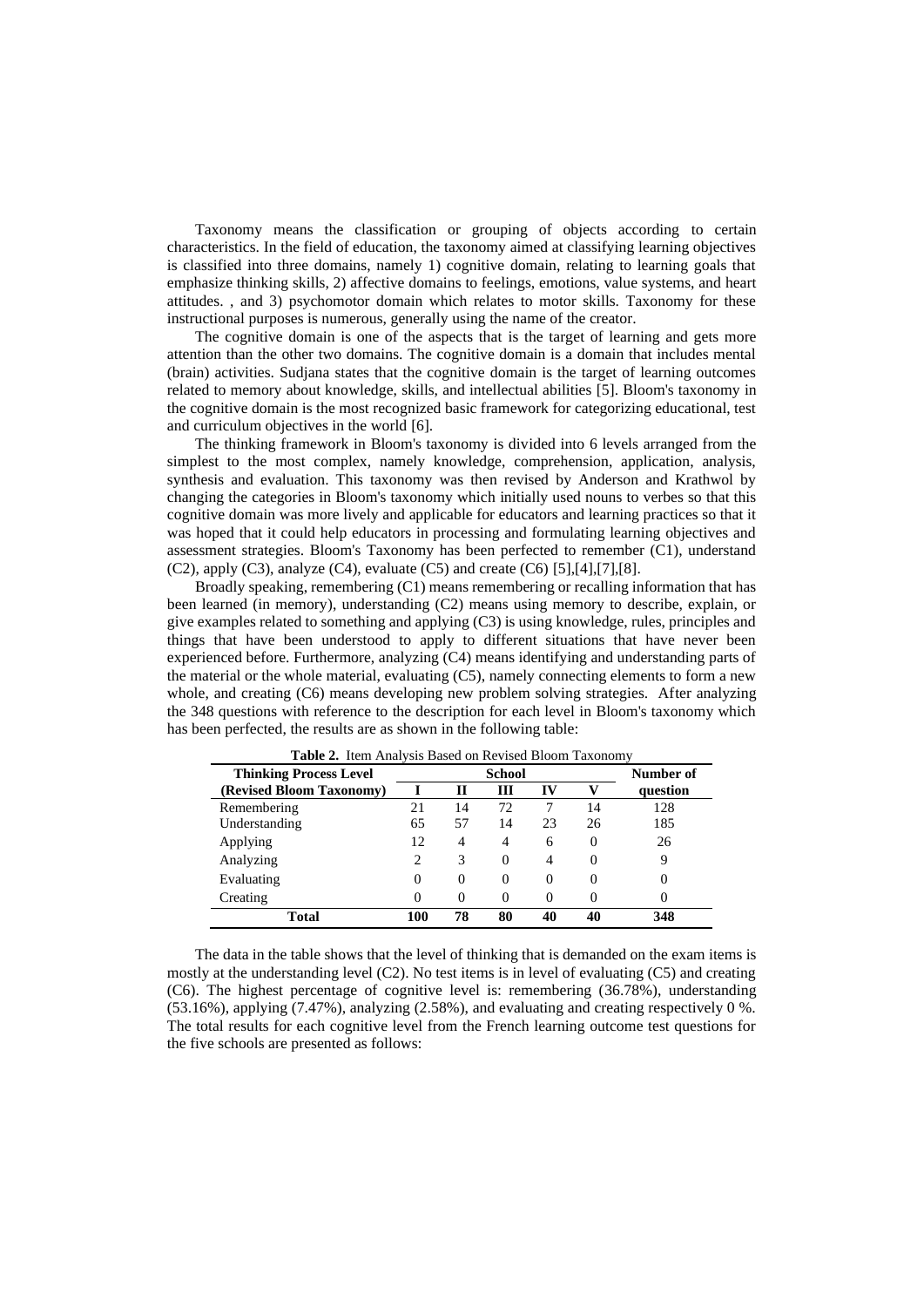

**Fig. 1.** Cognitive Level Percentage of French Items

The HOTS questions are not synonymous with difficult questions. The difficulty level of the questions is different from the higher order thinking skills. The HOTS problem emphasizes the thinking skills of students who are needed to find the correct answer to the question which is not only remembering, understanding and applying a concept but also being able to connect and compare existing elements /facts so as to be able to create new ideas.

They have several characteristics, namely 1) measuring higher-order thinking skills, 2) divergent, 3) using multiple representation, 4) based on contextual problems and 5) using various types of questions [9].

The results of HOTS characteristics analyses are as follows :



**Fig. 2.** HOTS characteristics on each item

The chart indicates that the percentage of French language exam questions having HOTS characteristics is still in very small quantity. The largest percentage is dominated by the form of multi-representation questions.

Apparently, the teachers misunderstood the notion of multi-representation. The existence of pictures, numbers, icons does not guarantee that the question is considered as HOTS. Problems with multiple representations is HOTS if to solve the problem, students must refer to pictures, graphs to get the information implied in them, not expressly through the visual or mathematical form in it.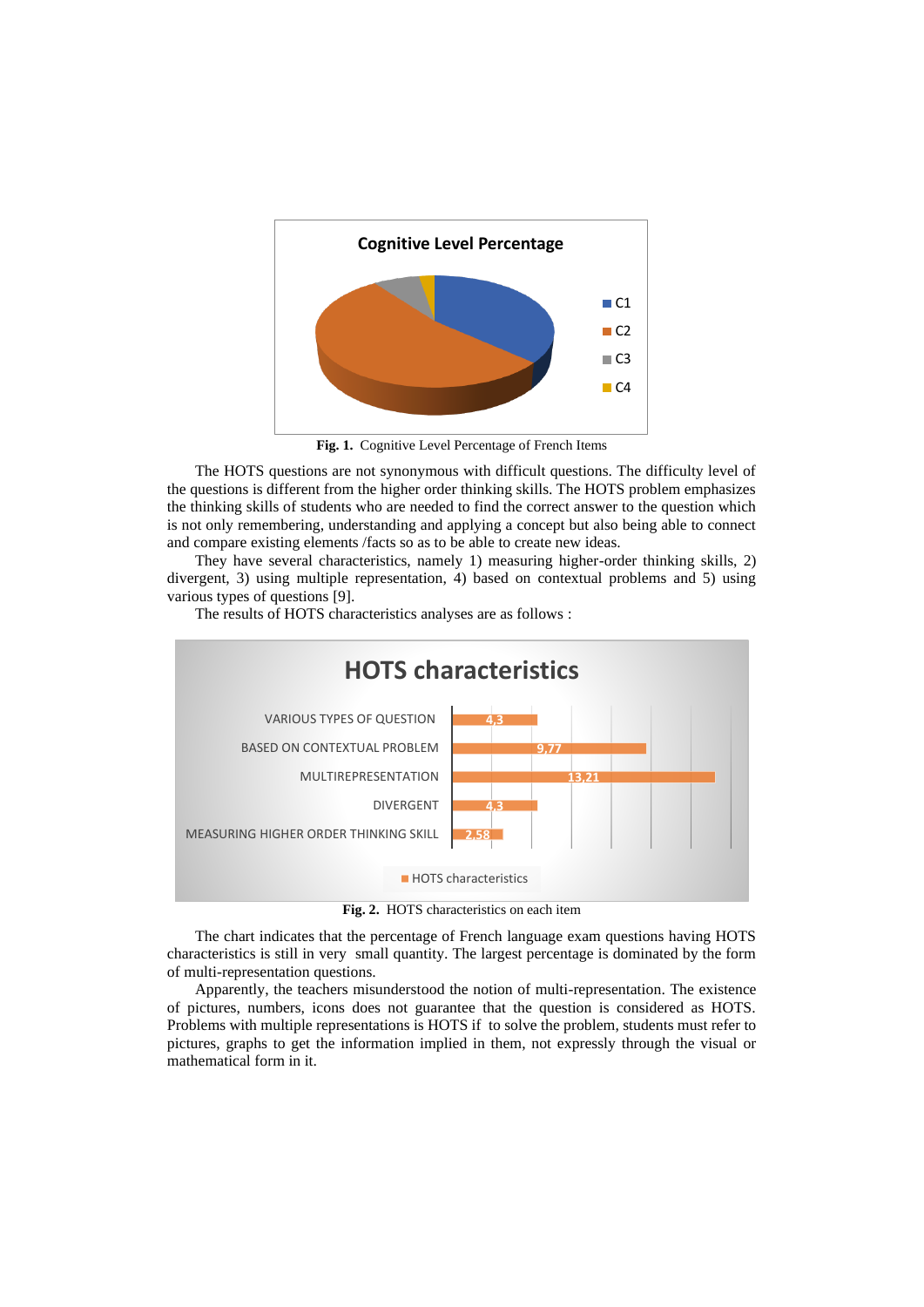# **3.2 Discussion**

## **HOTS Implementation in French Evaluation.**

**Composition of Cognitive Levels on Class X French Final Exam.** This section will discuss one by one the cognitive levels contained in items.

1. Remembering (C1)

Remembering is the lowest cognitive process based on Bloom's revised taxonomy. The meaning of remembering in this case is recalling cognition/ knowledge that is already in memory or recalling facts, concepts and procedures. Although they cannot be used as the main standard, some Operational Verbs (KKO) can be used as references to find out what cognitive processes are involved at this level. These verbs include remembering, registering, repeating and imitating. The percentage of 36.78% puts this level of thinking in the second most of the total number of questions. The following is example of item that use the ability to remember (C1):

(1) Data No: I/A/1

*Comment ..... - vous? a. vais d. allons b. vase e. allez c. va* Answer key: e Explanation:

To answer the questions above, students must remember the conjugation of the verb aller for the subject 'vous'. It is an irregular verb so remembering is a thought process that is needed in this case.

2. Understanding (C2)

Understanding is the ability to make descriptions, explain ideas/concepts, or provide examples of something. The operational verbs are commonly used include explaining, receiving, reporting, differentiating etc. The items that demand the ability to think at the level of understanding are the types of questions that are mostly found in data sources, amounting to more than half of the total (53.16%) as shown in the following examples: (2) Data No .: II/E/5

*Qu'est-ce que c'est?*



*a. Continuer tout droit d. Le rond-point*

*b. Tourner à gauche e. Arrêter*

*c. Tourner à droit*

Answer key: a

Explanation:

To answer this question, students must recall general knowledge, namely the meaning of the traffic sign, then connect it with the correct answer choice by understanding the meaning of the word/phrase in the answer choice.

3. Applying (C3)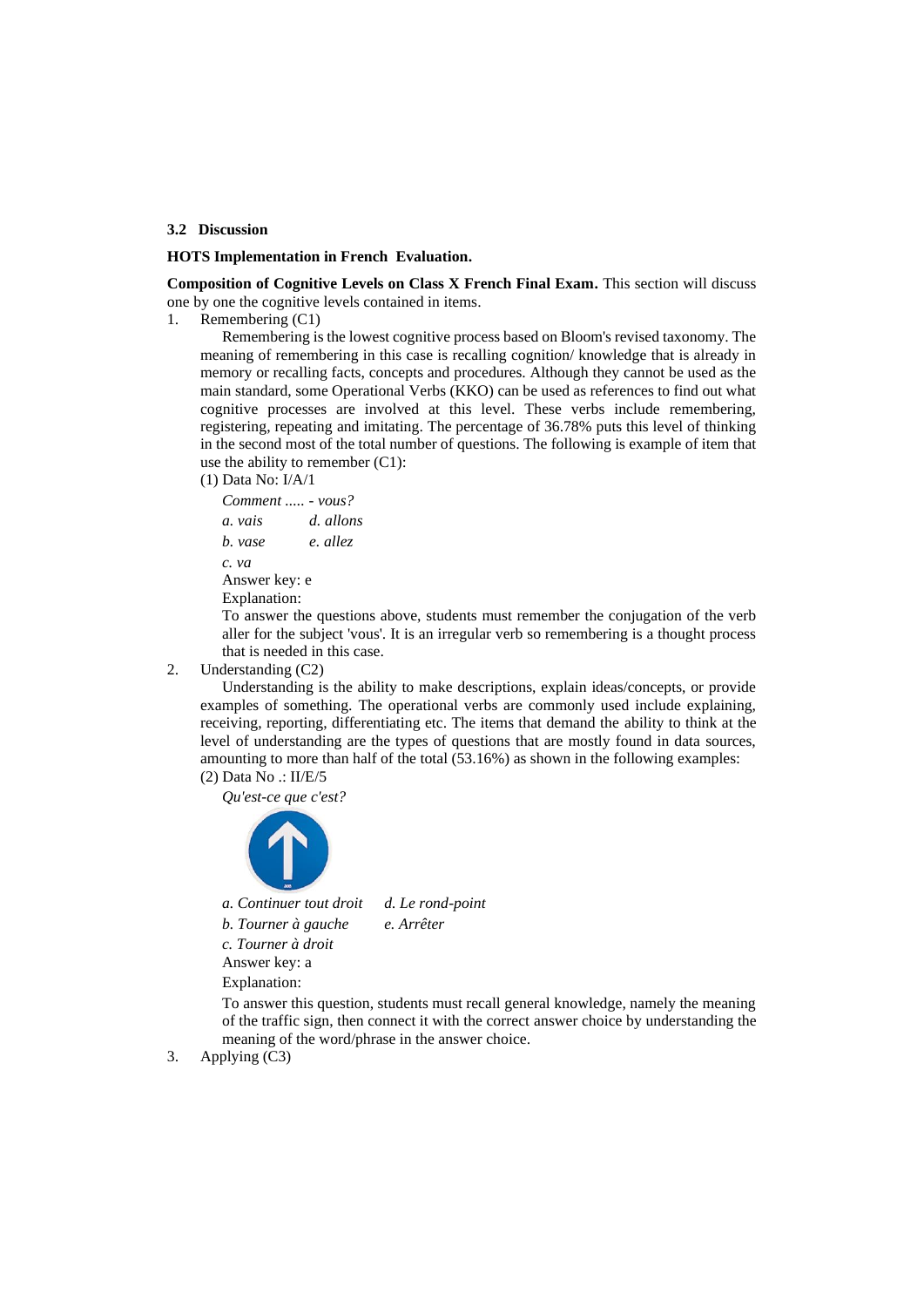Applying means returning what is understood in a different situation or using information on a different domain. Applying is not necessarily able to solve the problem (problem solving) because it still tends to repeat processes that have been done (routinely). Applying can also mean using certain factual, conceptual and procedural knowledge on other concepts in the same subject or other subjects. Operational verbs that are used include using, demonstrating, illustrating, operating, proving, implementing. The following are examples of items that belong to the C3 level thinking process:

(3) Data No. I/D/40

*Uraikanlah dengan tepat konjugasi bentuk présent untuk kata kerja frapper pada setiap subjeknya (je, tu, il/elle, nous, vous, ils/elles)*

Answer key : *je frappe, tu frappes, il/elle frappe, nous frapons, vous frappez, ils/elles frappent*

Explanation:

French verbs are classified into 3 major groups, namely verbs that end in *–er, –ir* and *–re*. Each group of verbs has a certain pattern of formation. Students must be able to apply the concept of regular *–er* verb conjugation by writing the conjugation of verb *frapper* for each subject pronoun in French.

4. Analyzing (C4)

Analyzing is the ability to decipher something into smaller parts so that a deeper meaning can be obtained. At this level, the ability to organize and connect between parts is needed so that a more comprehensive meaning is obtained or to evaluate it to find advantages or disadvantages so that new ideas are obtained.

(4) Data No. II/A/1



*Quelle est la profession de Nicolas?*

- *a. commédien d. chanteur*
- *b. actrice e. Journaliste*

*c. acteur*

Answer key : e

Explanation

To answer the above questions, first the students have to be able to understand the vocabulary contained in the sentence fragments then organize/structure the sentence pieces into complete sentences. After that students must be able to combine the sentences that have been formed so that they become acceptable conversations and after that, the answers to these questions will be obtained from the information obtained from the meaning of the dialogue.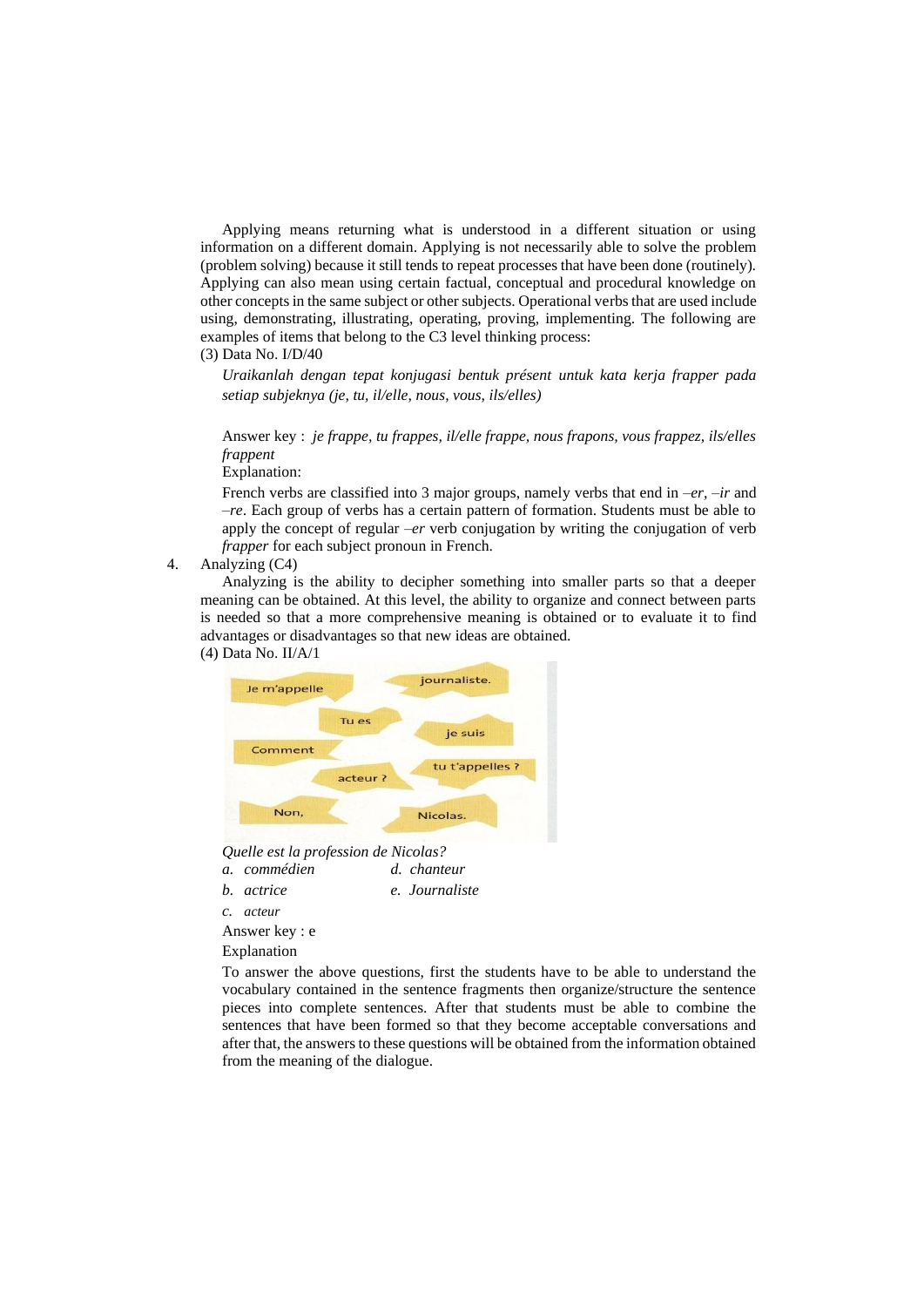#### **HOTS Characteristics in Items.**

Since the 2013 curriculum came into effect, it is highly recommended for teachers to integrate HOTS in the learning process and especially in the preparation of class assessment questions and school exams. HOTS application in learning in schools is very important in order to increase the level of students' thinking or cognitive abilities. HOTS trains students to have the ability to think critically, creatively, to argue, to make decisions and to solve problems. The habit of high-order thinking will form strong student competencies so that it is very useful for dealing with problems in real life in the increasingly complex future.

Higher order thinking skills include the ability to solve problems (problem solving), critical thinking skills, creative thinking, reasoning skills, and decision making skills. The creative and critical problem solving in HOTS consists of: a) the ability to solve unfamiliar problems, b) the ability to evaluate the strategies used to solve problems from different points of view, and c) find new solving models that are different from the previous way.

1. Measuring Higher Thinking Skill

Analysis of the thinking skills required to work on each item has been carried out. The results of the analysis show that the percentage of questions that require a higher level of thinking is relatively low, namely only 2.58%. Apart from this, the characteristics of the HOTS assessment instrument can be seen from other aspects.

2. Divergent

The HOTS assessment instrument must be divergent, meaning that it allows students to give different answers according to the thought process and point of view used. Divergent thinking is also called creative thinking. Creative thinking is thinking to provide various possible correct answers or ways to a problem based on the information provided with an emphasis on the variety of numbers and suitability. Guilford stated that there are five characteristics of creative thinking abilities, namely fluency, flexibility, originality, elaboration and redefinition.

The form of questions from data sources totaling 348, 313 of the total are in the form of multiple choice. Multiple choice questions have many types. The types of multiple choice questions contained in the final tests are dominated by the multiple choice of completing with five choices. This type limits students to think divergent because they do not allow students to give different answers.

3. Using multiple representation

HOTS assessment instruments generally do not present all information in an explicit manner, but force students to dig up implied information themselves. To foster students' critical thinking in selecting and sorting information, HOTS assessment instruments should use various representations including verbal (in the form of sentences), visual (images, charts, graphs, tables, including videos), symbolic (symbols, icons, initials, cues), and mathematical (numbers, formulas, equations). The results of the analysis of 348 items show that some of items present several pictures in the questions besides sentences such as the following example:

(5) Data No : I/B/5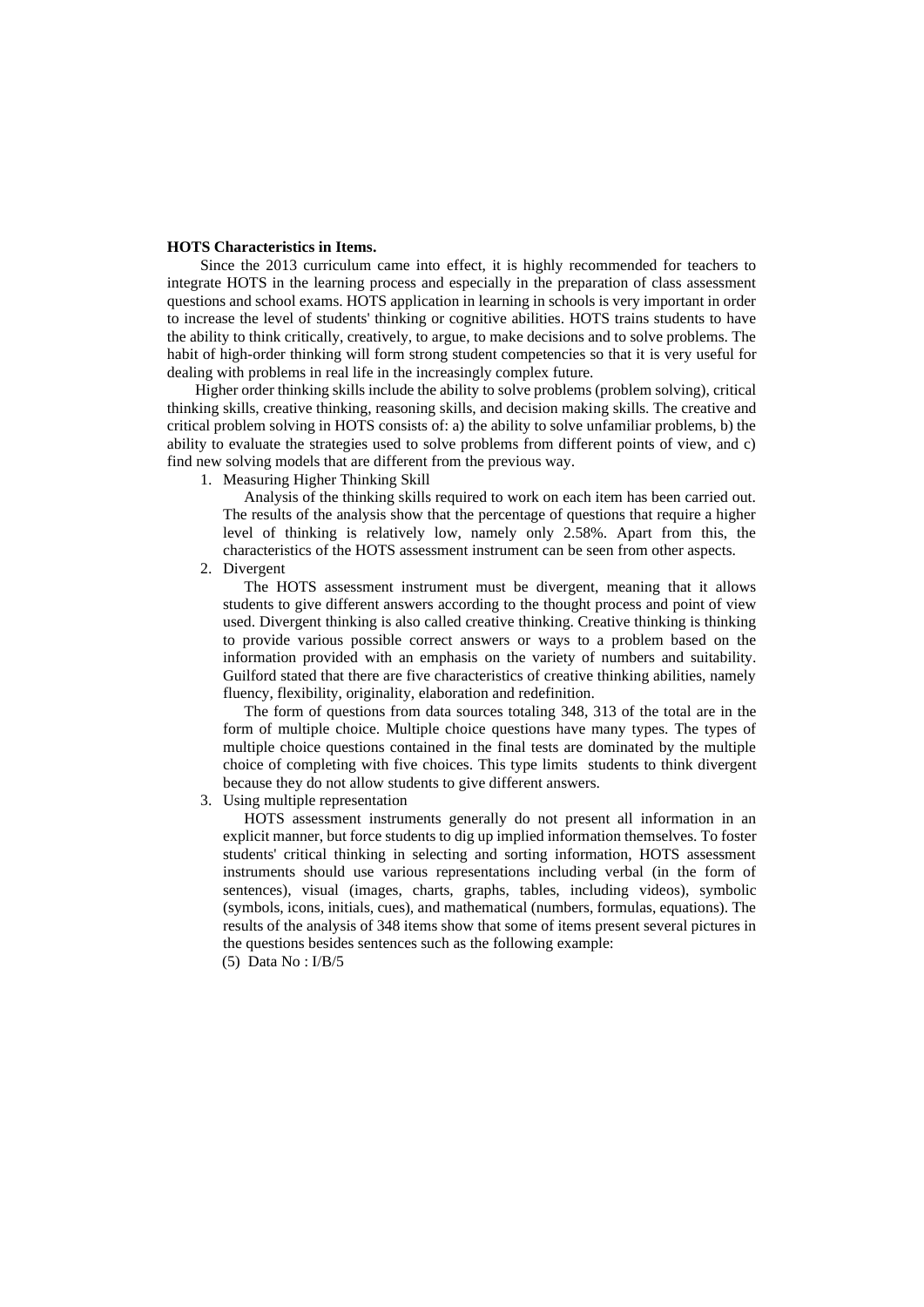

*Selon cette image, quelles sont leur profession?*

- *a. Nous sommes journalistes*
- *b. Elles sont journalistes*
- *c. Elle est journaliste*
- *d. Ils sont journalists*
- *e. Il est journaliste*

To answer this question, students do not only read the sentence questions but must also look at the picture. Students must look at the picture and the written text to find out the subject pronouns for two people (male and female).

## 4. Based on Contextual Problems

The five characteristics of contextual assessment (REACT) are relating (related to real life experiences), experiencing (extracting, discovering and creating), applying (applying knowledge to solve real problems), communicating (communicating the conclusions of the model to the conclusion of the problem context), transferring (transforming the concept of knowledge in a new situation or context).

HOTS questions are an assessment based on real situations in everyday life, where students are expected to be able to apply learning concepts to solve problems. Contextual in the context of foreign language learning, including how students are able to overcome communication problems when faced with oral and written communication situations encountered in real life such as filling out biodata forms, asking questions about personal data when registering for courses, shopping (asking and bargaining prices), make appointments and so on. Some of the questions in the data source meet these criteria as in the following example:

(6) Data No. : II / B / 5

*Akmal: C'est samedi. Tu es libre ce soir? Haifa: Oui Akmal: Je veux regarder le film. What is veux regarder also? Haifa: C'est intéressant. On va aller ……. ensemble pour regarder le film. a. au restaurant d. au musée b. à la gare e. à la boucherie*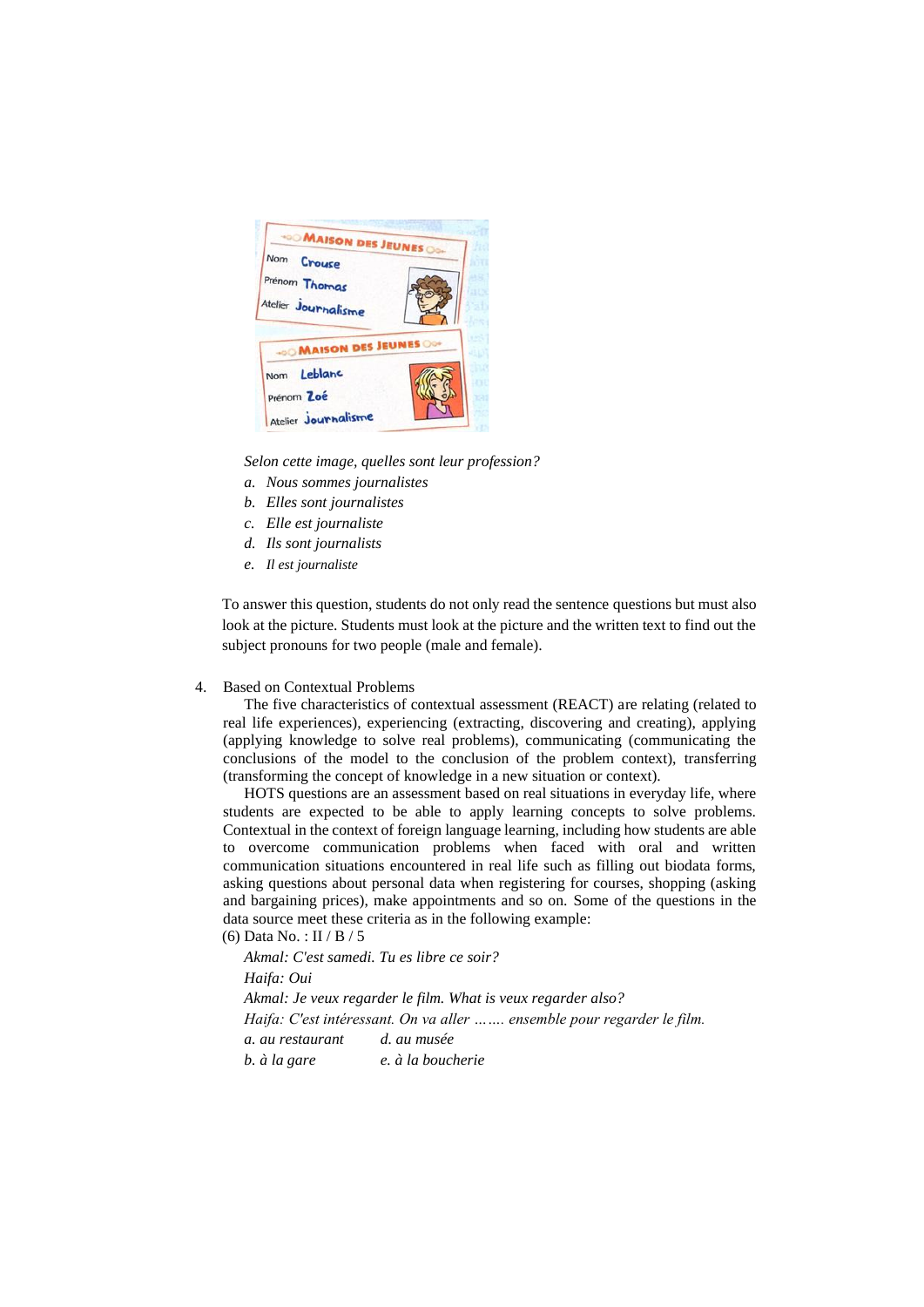#### *c. au cinéma*

There is a conversation between friends that discuss invitations to do activities to spend spare time. The context of this conversation is common in everyday life. To answer these questions, students must understand the overall content of the conversation so that they can determine the place in question. The number of questions that use contextual problems in the research data source is still very limited. There are still many questions that do not provide a stimulus or are not based on the context of communication in real life. These questions focus a lot on questions that measure the understanding of grammar usage and the meaning/ translation of the meaning of certain words or expressions.

#### 5. Using various types of question

The various forms of questions in a test set need to be considered by the teacher so that the assessment carried out guarantees the principle of objectivity. Alternative question forms that can be used to write HOTS items include multiple choice and descriptions.

As mentioned above, the total number of items used as a data source is 348 (it should be 350 because two questions are repetitions). The composition of the types of questions consisted of 333 multiple choice objective tests with 5 answer choices, 5 questions in the form of a complementary test and 10 questions in the form of short descriptions. Based on interviews with French teachers, the use of tests which are almost entirely in the form of simple multiple choice is based on the reasons for the ease of correction and the limited time for the exam, namely 60 - 90 minutes for 40 - 50 questions per exam package.

The choice of question form depends on the objectives to be achieved from a lesson. Each form has advantages and disadvantages of each. Some of the characteristics of HOTS questions include being divergent, which means that it allows students to give different answers according to the thought process and point of view used. Thus the description questions are more appropriate to measure the higher thinking skills of students. In contrast to objective tests such as multiple choice, this type of question is more difficult to use to measure this ability. This is confirmed by Sudijono who says that objective tests are generally less able to measure or reveal high or deep thinking processes. This weakness is mainly due to the fact that in order to provide answers on objective tests, which are generally short answers, testees are not required to think deeply [10].

Another important thing obtained from this study in terms of items writing/composing was that there were still packages written in Indonesian.. Although the time is still relatively short in studying French which has an impact on the limited mastery of vocabulary and grammar, writing test questions should still use French. The teachers should be able to arrange questions in French by paying attention on the level of vocabulary and grammar mastery of the students. The use of French in exam questions includes efforts to develop students' thinking skills because to be able to answer questions students are required to understand French vocabulary and grammar from the written or text that is read.

### **HOTS Implementation in learning process.**

Assessment in education is not an independent process. It is closely related to the objectives and learning activities undertaken. Providing assessment with questions that require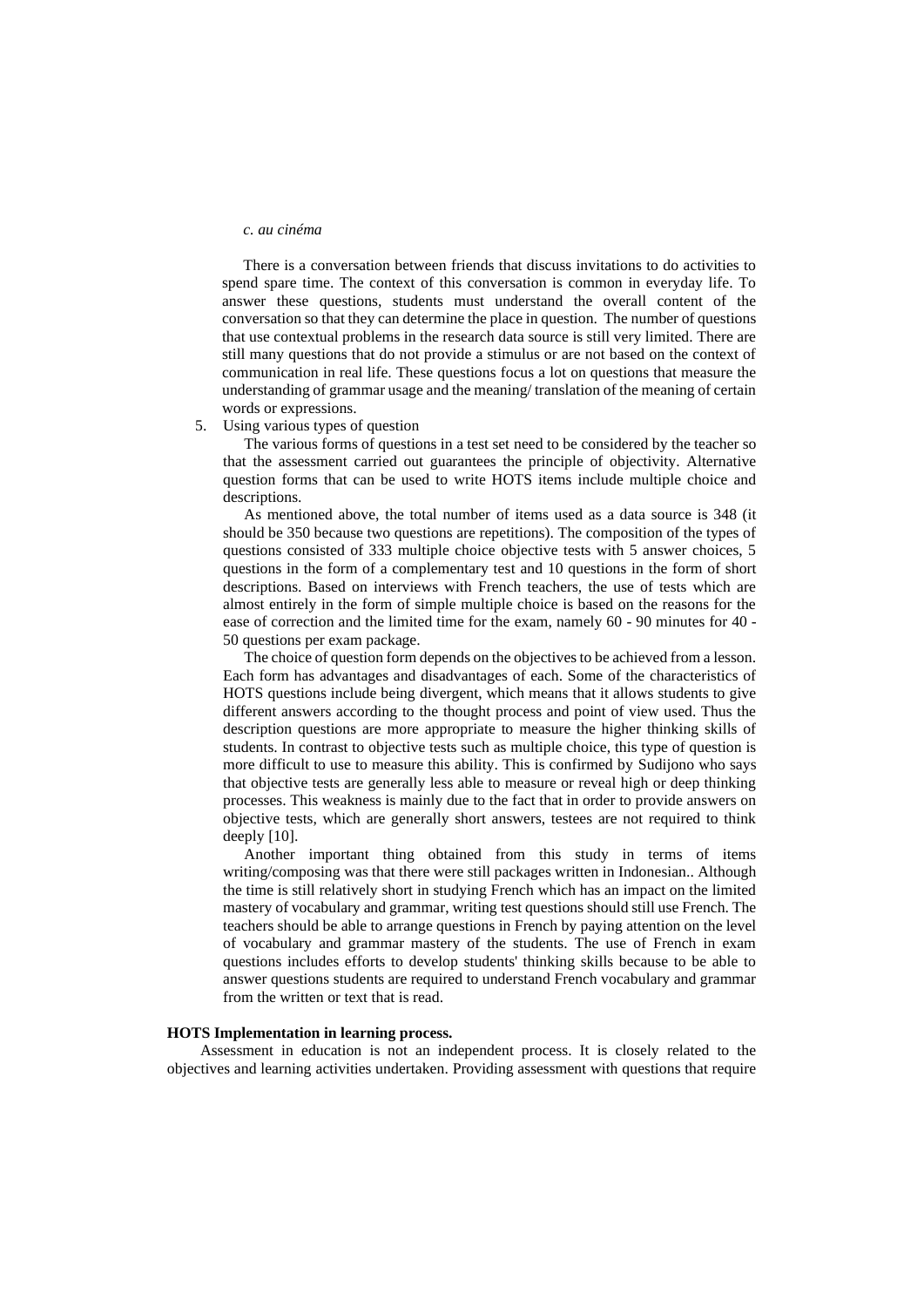higher thinking skills cannot be separated from goal setting and implementation of learning which also integrates thinking skills at the same level.

The implementation of the 2013 Curriculum according to Permendikbud No.22/2016 concerning standards process using 3 (three) learning models are expected to shape scientific, social behavior and develop curiosity. The application of several learning models such as project-based learning, problem-based learning, discovery / inquiry learning help teachers to be able to apply HOTS which are characterized inn learning by, namely 1) focusing on questions , 2) analyzing / assessing arguments and data, 3) defining concepts, 4) determining conclusions, 5) using logical analysis, 6) processing and applying information, and 7) using information to solve problems. Apart from these three models, other learning models can also be used such as cooperative learning which has several methods such as Jigsaw, Numbered Head Together (NHT), Make a Match, Think Pair-Shape (TPS) and so on.

To find out the objectives and learning activities carried out by teachers in schools whose examination instruments were finally used as a source of data in this study, the researcher used the lesson plan as a reference source to determine the implementation of HOTS in the French learning process in school. In addition to lesson plans, researchers also use in-depth interview techniques to dig up more information regarding this matter.

Of all the schools used, four out of five teachers have complete lesson plans for class X, while one teacher does not own but uses lesson plans made by French teachers from other schools. Some of the lesson plans that have been collected use the old form and the rest use the new form of lesson plans in accordance with Permendikbud No. 14 of 2019 concerning the simplification of lesson plan. The results of the analysis of the description of learning objectives as well as the steps listed in the learning plan prove that most of them have been formulated with attention to learning models that prioritize a scientific approach to train students' critical thinking by using, for example, project-based learning models and discovery learning. Based on the analysis of the learning steps contained in the lesson plans, it is known that some French teachers have implemented HOTS learning models/ methods, namely the scientific approach with the cooperative learning method and discovery/inquiry learning that directs students. to independently or in groups know, understand, apply and evaluate.

The ability to set goals and arrange steps and learning activities / methods in the lesson plan to develop students' ability in higher-order thinking is not evenly distributed among French teachers from the five schools. In addition, the results of interviews with teachers revealed conditions in the field that most teachers did not fully understand the meaning of higher thinking skills, learning steps that emphasized the scientific approach and compiled questions with HOTS characteristics. The discrepancy between the data contained in the lesson plans and the results of the interviews with the teachers shows that the lesson plans are still merely to fulfill administrative completeness.

Higher order thinking is not innate. This ability is the result of a habit that is continuously carried out. It is important for teachers to understand teaching methods that develop level thinking and apply them in teaching practice so that students become familiar with them. Morever, Nguyen *et al*. stresses that explicit instruction of HOTS in the learning and assessment could positively influence students' learning in terms of the learning process, performance in assessment, creativity, and motivation to learn [11].

The French syllabus for class X consists of eight basic competencies which based on interviews are usually divided into 5 basic competencies in odd semesters and 3 in even semesters. This depends on the active week that is in each semester. The syllabus is a learning plan for a group of subjects that includes competency standards, basic competencies, indicators, materials and so on. It is also the translation of competency standards and basic competencies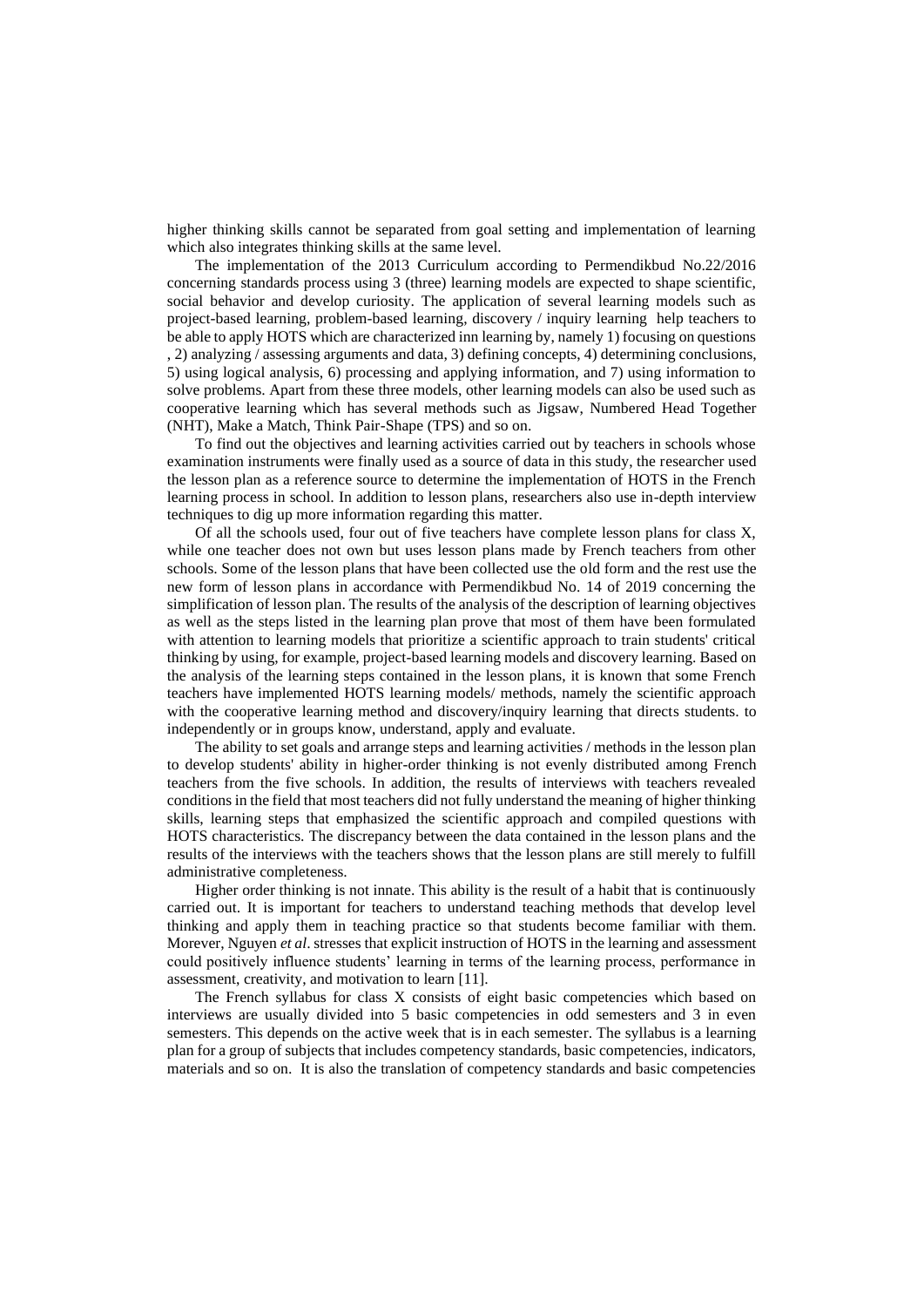into subject matter/learning, learning activities, and competency achievement indicators for assessment. In addition, it is useful as a basic resource guide in developing further learning, starting from making lesson plans, managing learning activities, and developing an assesment system.

Looking at the description of the syllabus in French class X which consists of 8 basic competencies, it is known that the operational verbs for existing knowledge competencies are dominated by the verb 'exemplify'.. Based on the division of thinking level abilities according to the revised Bloom's taxonomy, this operational verbs are included in the C2 level (understand) and are found in basic competencies (KD) 3.1, 3.2, 3.3, 3.4, and 3.8. Likewise, the operational verb 'describe' which is used in KD 3.6 include in the C2 level. Whereas for KD 3.5 and 3.7 the operational verb used is to 'differentiate' which includes in the C4 level (analyzing) means category of higher order thinking (HOTS).

According to the Process Standards in the Regulation of the Minister of National Education (Permendiknas) Number 41 of 2007, competency achievement indicators are behaviors that can be measured and / or observed to show the achievement of certain basic competencies which are the reference for subject assessment. Competency attainment indicators are formulated using measurable operational verbs, which include knowledge, attitudes and skills. Not a few teachers directly reduce the formulation of basic competencies to become indicators of competency achievement . This is what ultimately affects the teacher in compiling the questions. If the indicators used have not shown the ability to think highly, it will be difficult to get questions, especially on the final exam which is included in the HOTS category.

#### **Teachers' Understanding Level of HOTS.**

To obtain secondary data related to teachers' understanding of HOTS and its implementation in objectives, learning process and evaluation of French, researchers used indepth interview technique. It is done because there are only five respondents. In addition, with the absence of time restrictions, the information obtained is more than using a questionnaire. In connection with the current situation which is still during the pandemic of Covid-19, interviews were conducted through direct communication via WhatsApp (WA) one by one.

In this study, researchers used semi-structured interviews. This means that researchers do not use interview guidelines that have been arranged systematically and completely for data collection. The interview guide is used only in the form of an outline of the problems to be carried out.

Before conducting the interview, the researcher first made an interview guide that was designed with the aim that the implementation of the focused interview and the topics discussed did not go too far from the research objectives. But in implementation, researchers can ask additional questions in order to find problems and deeper answers. Guidelines or outlines of questions regarding the preparation of final semester exam questions, teacher knowledge of HOTS and implementation or integration of HOTS in class X French learning.

Regarding the writing items of the test, the results of the interviews show that time constraints and ease of correcting are reasons for most teachers to choose the multiple choice form (5 choices). The time allocated to work on 40 - 45 questions ranges from 60 - 90 minutes. Furthermore, only around 50% of the questions tested on the final examination of class X were composed by the teachers themself. The purpose of composing by yourself in this case is that the teacher designs, compiles questions and answer choices without imitating questions on the internet or other sources. For the rest, the teacher uses sample questions available from internet sources or handbooks (méthode de français) such as LeMag ', Adomania and others.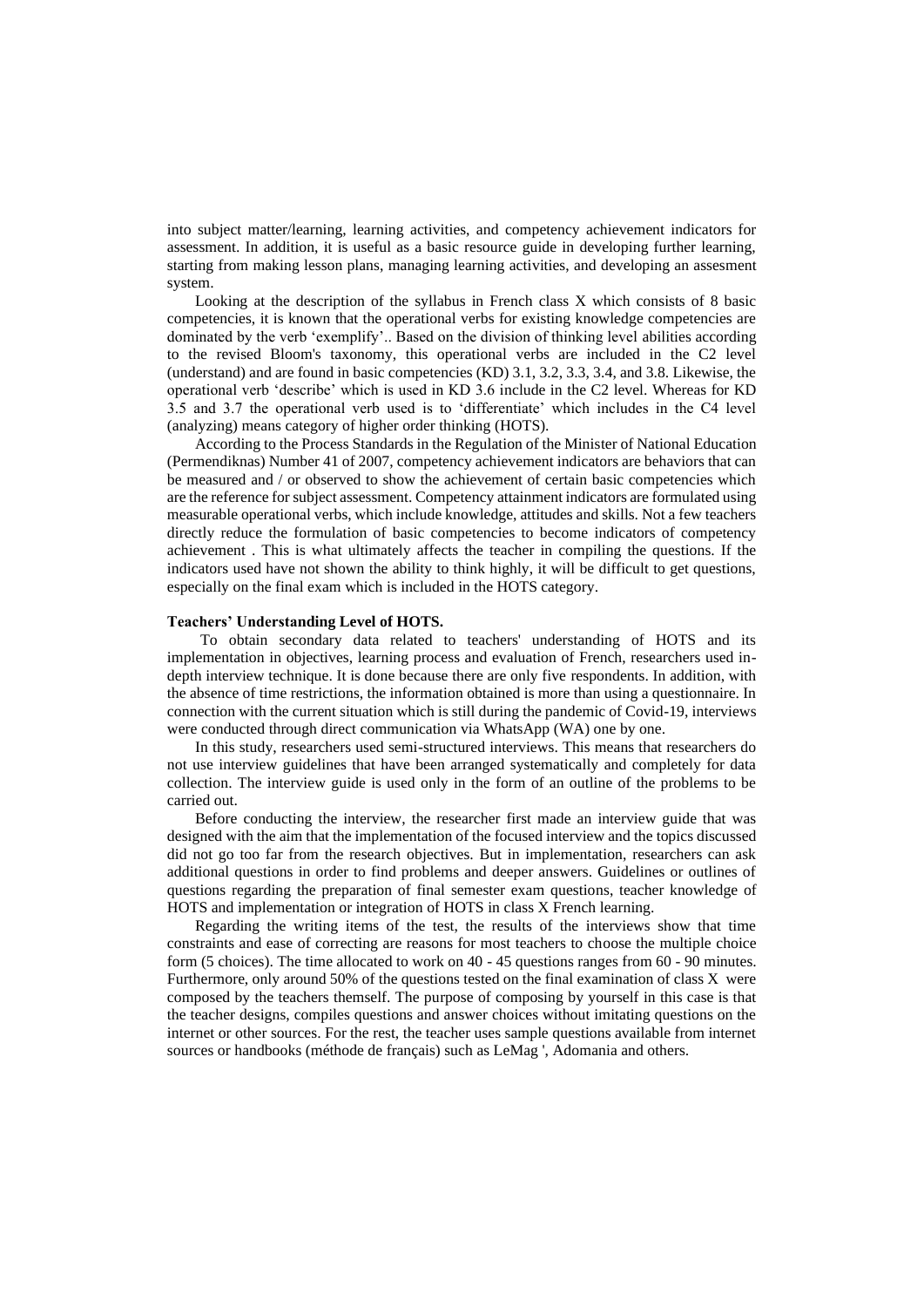The suitability of the questions with the material being taught and the difficulty level of the questions are what the teacher takes into account in compiling the items. The level of thinking required in the problem is not of concern. In addition, the questions given on the exam are generally questions of the same type given in practice during the learning process or questions in daily tests are only changed for less significant parts such as names, numbers etc. The number of new questions tested is less than 25%.

The next question is the teacher's level of understanding about cognitive levels based on Bloom's taxonomy and the revised version, the definition of HOTS, the classification of LOTS and HOTS level, learning characteristics and instruments with HOTS characteristics. Almost all teachers stated that they did not understand this. Some know the term HOTS from training/seminars in which it was mentioned. There is only one teacher who has attended special HOTS training. The teacher's lack of understanding of HOTS has an impact on the preparation/writing of questions for exam that do not consider higher-order thinking skills on them.

Most teachers have heard of several learning models that can be used to develop students' cognitive levels such as discovery/inquiry learning, project-based learning, problem-based learning, cooperative learning, but they do not understand how to perform or how to structure learning using these methods. . In practice, learning is still carried out traditionally or teachercentered in which teachers are the main source of information.

To organize HOTS-type learning as well as to prepare HOTS assessement requires of course the teacher's mastery of HOTS itself. Without that, it is likely impossible if students can also develop their high order thinking skill. In fact, teacher's knowledge about thinking skills and pedagogy are the most important factors influencing the implementing thinking skills [12].

# **4 Conclusion and Suggestion**

#### **4.1 Conclusion**

This study aims to identify the cognitive level of items contained in the French final exam questions for class X. In addition to the cognitive level, this study also analyzes whether these items contain HOTS characteristics. The results of the analysis show that the French class X questions taken from 8 package of questions covering five schools in Lampung have already contained questions that measure students' higher order thinking skills. However, this type of problem is still in a very low percentage. The results of the analysis show that the composition of the questions on the exam already contains questions with HOTS characteristics consecutively as follows : remembering/C1 (36.78%), understanding/C2 (53.16%), applying/C3 (7.47%), analyzing/C4 (2.58%). The level of C2 or understanding dominate the questions. The analyses of HOTS characteristics such as measuring the higher thinking level, divergent, multiple representations, based on contextual problem and various types of questions in items writing shows that majority of the items do not meet the criteria. The use of questions or items which demand the mastery of grammar is still significant. The domination of multiple choice objective test are poorly treated which do not allow the students think creative. Based on the interview with the teachers, it was revealed that most teachers are not familiar with higher order thinking skill. This ignorance resulted in a lack of attention to integrating HOTS in the French language learning and evaluation process. On the other hand, the description of basic competencies in French syllabus that they use as reference in determining objectifs dan learning process does not relfect either the higher thinking order.